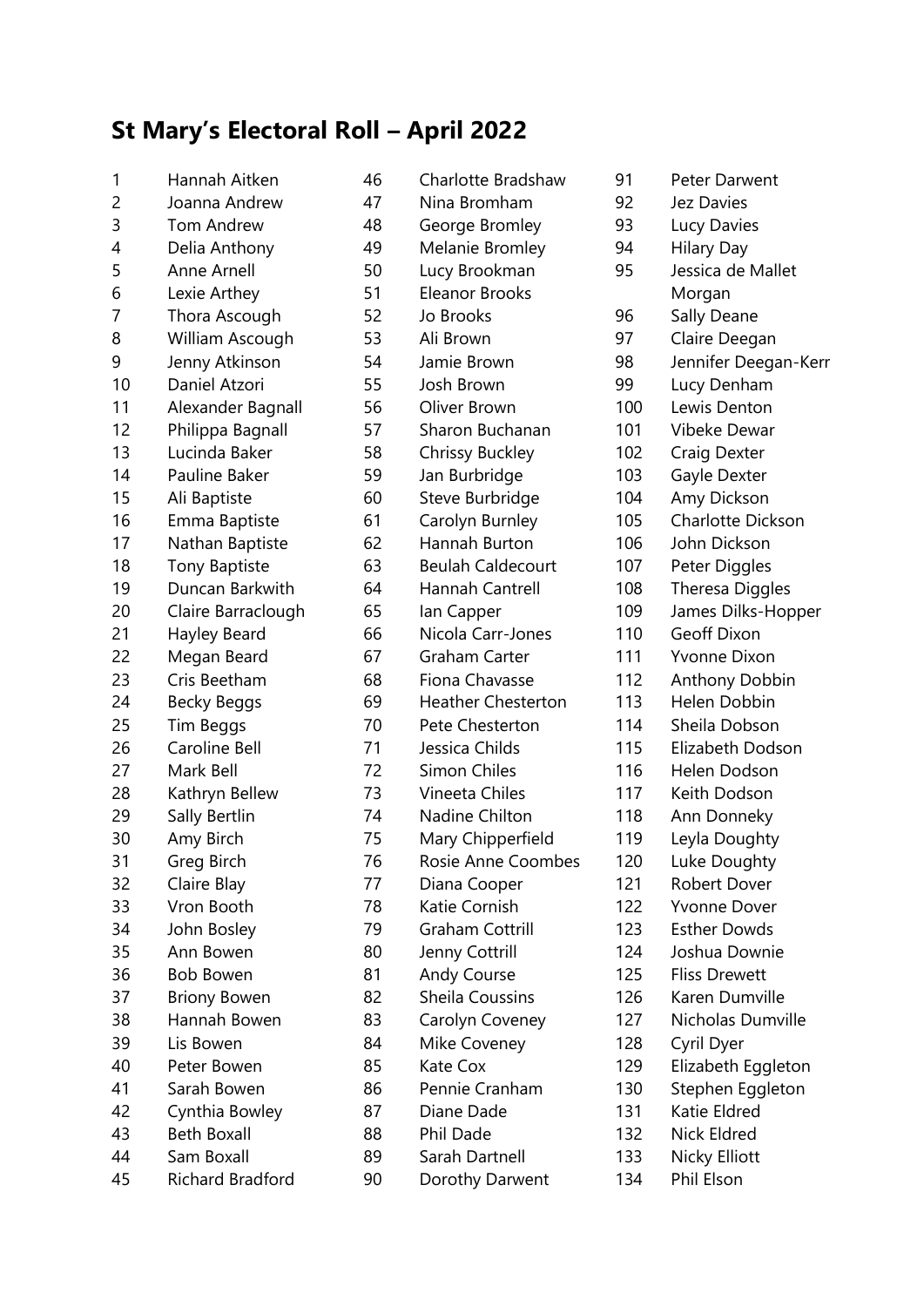| 135 | Kate Emeny           | 182 | <b>Zully Grant-Duff</b> | 229 | Dere         |
|-----|----------------------|-----|-------------------------|-----|--------------|
| 136 | Sophie Emeny         | 183 | Sam Green               | 230 | Jean         |
| 137 | Caroline Emery       | 184 | <b>Wendy Gregory</b>    | 231 | Lois         |
| 138 | Gareth Evans         | 185 | Liz Gregson             | 232 | Deiro        |
| 139 | Lynn Evans           | 186 | David Greig             | 233 | Mela         |
| 140 | Margot Evans         | 187 | Gen Griffiths           | 234 | Mavi         |
| 141 | Fay Ewbank           | 188 | Leigh Griffiths         | 235 | Eliza        |
| 142 | <b>Rick Ewbank</b>   | 189 | Jeanne Grose            | 236 | Pam          |
| 143 | Catherine Farrow     | 190 | James Guest             | 237 | Stev         |
| 144 | Hilary Ficken        | 191 | Lucy Gugenheim          | 238 | Neil         |
| 145 | Alison Fletcher      | 192 | Liz Gunn                | 239 | Katie        |
| 146 | Nick Fletcher        | 193 | Hannah Gunning          | 240 | Jonn         |
| 147 | <b>Ashley Flores</b> | 194 | <b>Oliver Gunning</b>   | 241 | Chris        |
| 148 | Carole Foot          | 195 | Alicia Gurreri          | 242 | Davi         |
| 149 | Jane Ford            | 196 | Elizabeth Gurteen       | 243 | Laura        |
| 150 | Leslie Ford          | 197 | Janet Hails             | 244 | Cath         |
| 151 | Susan Ford           | 198 | Jo Hale                 | 245 | Jane         |
| 152 | Michael Foster       | 199 | <b>Blaithin Hamill</b>  | 246 | Chlo         |
| 153 | Ali Foulkes          | 200 | <b>Andrew Hamilton</b>  | 247 | Chris        |
| 154 | <b>Geoff Foulkes</b> | 201 | Jo Hamilton             | 248 | Debl         |
| 155 | Simon Fraser         | 202 | Freda Handley           | 249 | Lesli        |
| 156 | Chris Freeman        | 203 | <b>Bob Harden</b>       | 250 | Val J        |
| 157 | Jane Garland         | 204 | Claire Harris           | 251 | Laura        |
| 158 | Ned Garland          | 205 | Dinah Harris            | 252 | Sara         |
| 159 | Jonathan Garrard     | 206 | John Harris             | 253 | <b>Beth</b>  |
| 160 | Kate Gates           | 207 | Roger Harse             | 254 | Mark         |
| 161 | <b>Matthew Gates</b> | 208 | Sarah Harse             | 255 | Olivi        |
| 162 | Fiona Gent           | 209 | Clare Harvey            | 256 | Sam          |
| 163 | Michael Gent         | 210 | <b>Richard Hawes</b>    | 257 | Paul         |
| 164 | Lisa Gerrish         | 211 | <b>Viv Hawes</b>        | 258 | Soph         |
| 165 | Brenda Gibson        | 212 | Jane Hayward            | 259 | Nici.        |
| 166 | Jessica Gibson       | 213 | lan Heasman             | 260 | <b>Bren</b>  |
| 167 | David Gilmore        | 214 | Julia Heneker           | 261 | Paula        |
| 168 | Jenny Gilson         | 215 | Michael Heneker         | 262 | Heid         |
| 169 | Karen Girdler        | 216 | Anna Hetherington       | 263 | Saral        |
| 170 | <b>Steve Girdler</b> | 217 | Martin Hetherington     | 264 | <b>Vicky</b> |
| 171 | Sophia Girichidis    | 218 | Carole Hewitt           | 265 | Kim          |
| 172 | <b>Ruth Glover</b>   | 219 | Paul Hildreth           | 266 | Adel         |
| 173 | Sarah Goatham        | 220 | Vicky Hildreth          | 267 | Julia        |
| 174 | Lee-Ann Golliker     | 221 | Jasmine Hill            | 268 | Robi         |
| 175 | Stephen Golliker     | 222 | <b>Barney Hillsdon</b>  | 269 | Jame         |
| 176 | Millie Gonsalves     | 223 | Tania Hillsdon          | 270 | Kelly        |
| 177 | Jeremy Good          | 224 | Daniel Hitchcock        | 271 | Chris        |
| 178 | Clare Gordge         | 225 | Kate Hitchcock          | 272 | Laris        |
| 179 | Caroline Goulding    | 226 | Sally Hockley           | 273 | Dorc         |
| 180 | Pippa Graham         | 227 | lan Hodgson             | 274 | Kirst        |
| 181 | Andrew Grant-Duff    | 228 | Rosemary Hodgson        | 275 | Simc         |

k Holmes ette Holmes Hooper dre Hucklebridge nie Hughes is Humphreys beth Hutchings **Hutchinson** en Hutchinson **Hutchison** e Hyde ny Hylton stine Ilott d Ilott a Ingle erine Inglis Inglis e Jackson s Jackson bie Jackson e Jackson acobs a Jacques **James** any Johnson k Johnson ia Johnson Johnson Johnston hie Jones Jordan da Juntunen a Juntunen li Kelly h Kennedy y Keohane Kersey e Kincaid Kinniburgh in Kinniburgh es Kirby Kirby s Knapman sa Knapman othy Knapp y Kruger on Kruger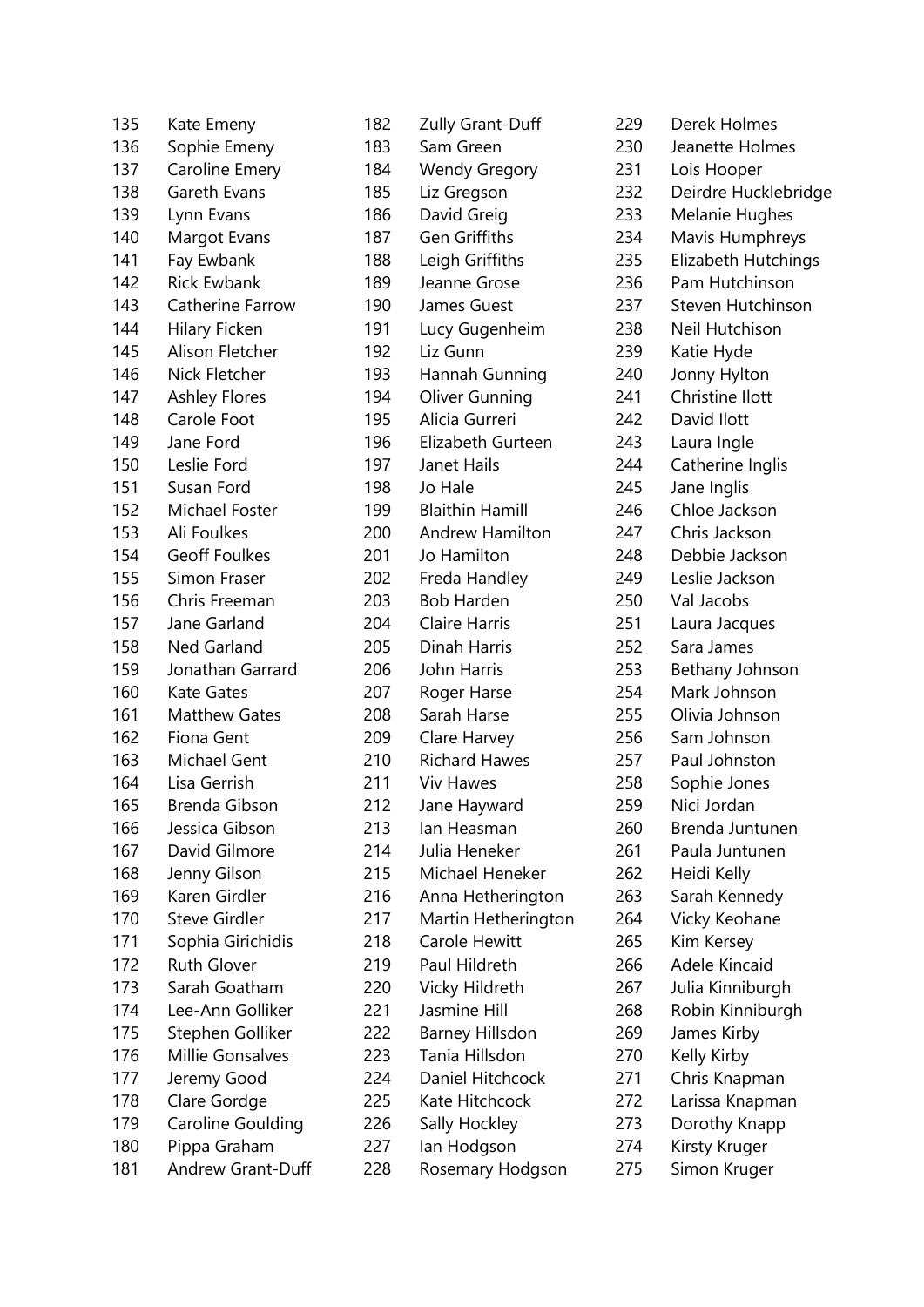| 276 | <b>Brenda Kuppers</b> | 322 | Nigel Madan              | 367 | <b>Chris Newell</b>     |
|-----|-----------------------|-----|--------------------------|-----|-------------------------|
| 277 | Hans-Dieter Kuppers   | 323 | Satinder Madan           | 368 | Sarah Newell            |
| 278 | Alicja Kwiatowska-    | 324 | Sue Main                 | 369 | Rachael Newman          |
|     | Panov                 | 325 | Janet Malcolm            | 370 | <b>Beth Nightingale</b> |
| 279 | Abi Labbett           | 326 | Tanya Mallett            | 371 | David Nightingale       |
| 280 | <b>Edward Lake</b>    | 327 | Jean Mann                | 372 | Jill Nightingale        |
| 281 | Maureen Lake          | 328 | Peter Manton             | 373 | Steve Nightingale       |
| 282 | Mary Lambell          | 329 | Jane Mardin              | 374 | Michael Noble           |
| 283 | Tony Lambell          | 330 | Fiona Markey             | 375 | Mike Nolan              |
| 284 | <b>Barry Lambert</b>  | 331 | <b>Tim Markey</b>        | 376 | Danielle Norman         |
| 285 | Penny Lambert         | 332 | Francesca Marks          | 377 | James Norman            |
| 286 | Susan Lampard         | 333 | <b>Belinda Marrow</b>    | 378 | Caris Nott              |
| 287 | Sue Land              | 334 | Abi Marsh                | 379 | Fern Nott               |
| 288 | Mitzi Leask           | 335 | Dennis Marsh             | 380 | lan Nott                |
| 289 | <b>Tim Leask</b>      | 336 | Nick Marsh               | 381 | Ineke Nugteren          |
| 290 | Annette Lebby         | 337 | Lorraine Martin          | 382 | Ryan Nugteren           |
| 291 | Fiona Lebby           | 338 | lain McClure             | 383 | Karen O'Flaherty        |
| 292 | Julian Lebby          | 339 | Rob McIntyre             | 384 | Gabriel Ogwo            |
| 293 | James Leck            | 340 | Tanya McIntyre           | 385 | Theo Okeke              |
| 294 | Sarah Leck            | 341 | Emma McManan-            | 386 | Pat Oliver              |
| 295 | Myrto Lee             |     | Smith                    | 387 | Edwin Onugha            |
| 296 | Tim Lee               | 342 | Jane Melbourne           | 388 | Nwando Onugha           |
| 297 | Alex Leech            | 343 | <b>William Melbourne</b> | 389 | Alan Owens              |
| 298 | Emma Lees             | 344 | <b>Charles Merritt</b>   | 390 | Laura Page              |
| 299 | Philippa Lewis        | 345 | David Merritt            | 391 | Anthony Parker          |
| 300 | Celia Lister          | 346 | Jacqueline Merritt       | 392 | Philippa Parry          |
| 301 | James Lister          | 347 | <b>Rita Merritt</b>      | 393 | Vaughan Parry           |
| 302 | David Littlemore      | 348 | <b>Steve Merritt</b>     | 394 | Fiona Parsons           |
| 303 | Judith Littlemore     | 349 | <b>Sally Mertens</b>     | 395 | Chris Pawley            |
| 304 | <b>Hazel Loades</b>   | 350 | Kersti Meyer             | 396 | Lisa Payn               |
| 305 | Kiera Lochead         | 351 | Adrian Mezzetti          | 397 | Vreni Payne             |
| 306 | Maureen Lovell        | 352 | Victoria Mezzetti        | 398 | Rachel Pearce           |
| 307 | Hannah Lovibond       | 353 | Nicholas Michaelides     | 399 | <b>Vicky Pearce</b>     |
| 308 | Jane Lovibond         | 354 | Sue Michaelides          | 400 | Andy Pearson            |
| 309 | Max Lovibond          | 355 | Gogo Moore               | 401 | Gaby Pearson            |
| 310 | Sally Low             | 356 | George Moorey-           | 402 | Andy Peck               |
| 311 | Joseph Lu             |     | Denham                   | 403 | Nicola Peck             |
| 312 | Stacey Lu             | 357 | Andrew Morgan            | 404 | David Perrett           |
| 313 | Tom Lumsden           | 358 | Annette Morgan           | 405 | <b>Joy Perrett</b>      |
| 314 | Sarah Lupinski        | 359 | Kellie Morgan            | 406 | <b>Nick Pettitt</b>     |
| 315 | Fiona Lynn            | 360 | Alan Morris              | 407 | <b>Tim Phillips</b>     |
| 316 | Chris Lyth            | 361 | Emma Morris              | 408 | John Pickering          |
| 317 | Elsie Lyth            | 362 | Jeremy Morris            | 409 | <b>Idong Pitt</b>       |
| 318 | Esther Lyth           | 363 | Marianne Morris          | 410 | David Plowman           |
| 319 | Mike Lyth             | 364 | Susan Mould              | 411 | Lynwen Plowman          |
| 320 | Claire Macbride       | 365 | Roy Mundy                | 412 | <b>Russell Pocock</b>   |
| 321 | Jen Mackenzie         | 366 | Paul Murtagh             | 413 | Warren Potter           |